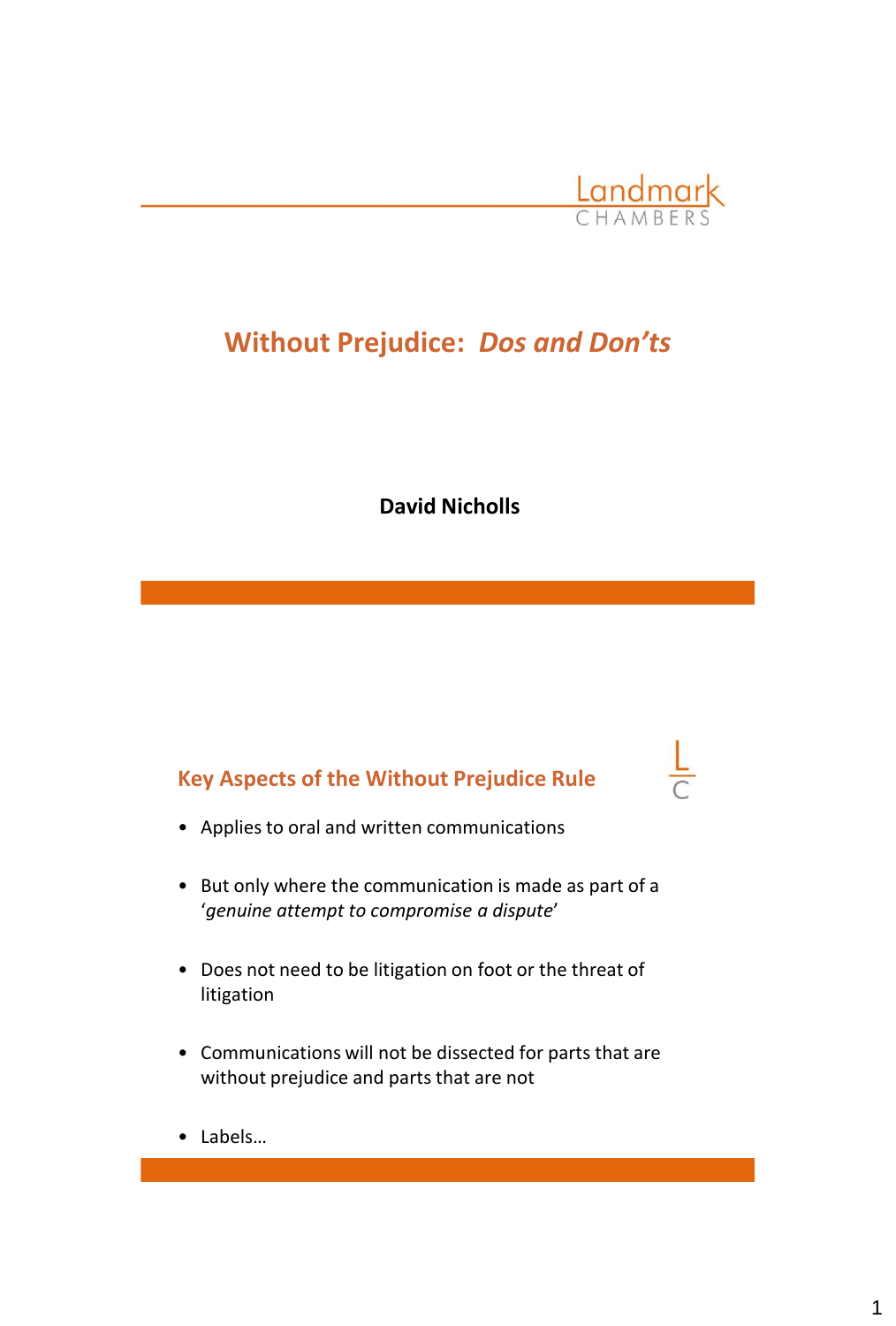## **Points to consider:**

- When does the Rule apply?
- What is the extent of the Rule?
- Should the correspondence be labelled?

 $\frac{L}{C}$ 

- If so, what label should be used?
- Beware waiver

#### **Exceptions**

- As evidence of a concluded agreement
- As an aid to interpreting a concluded agreement
- As evidence of grounds to set aside a concluded agreement
- As evidence of delay
- As evidence of unambiguous impropriety
- Where the communications give rise to an estoppel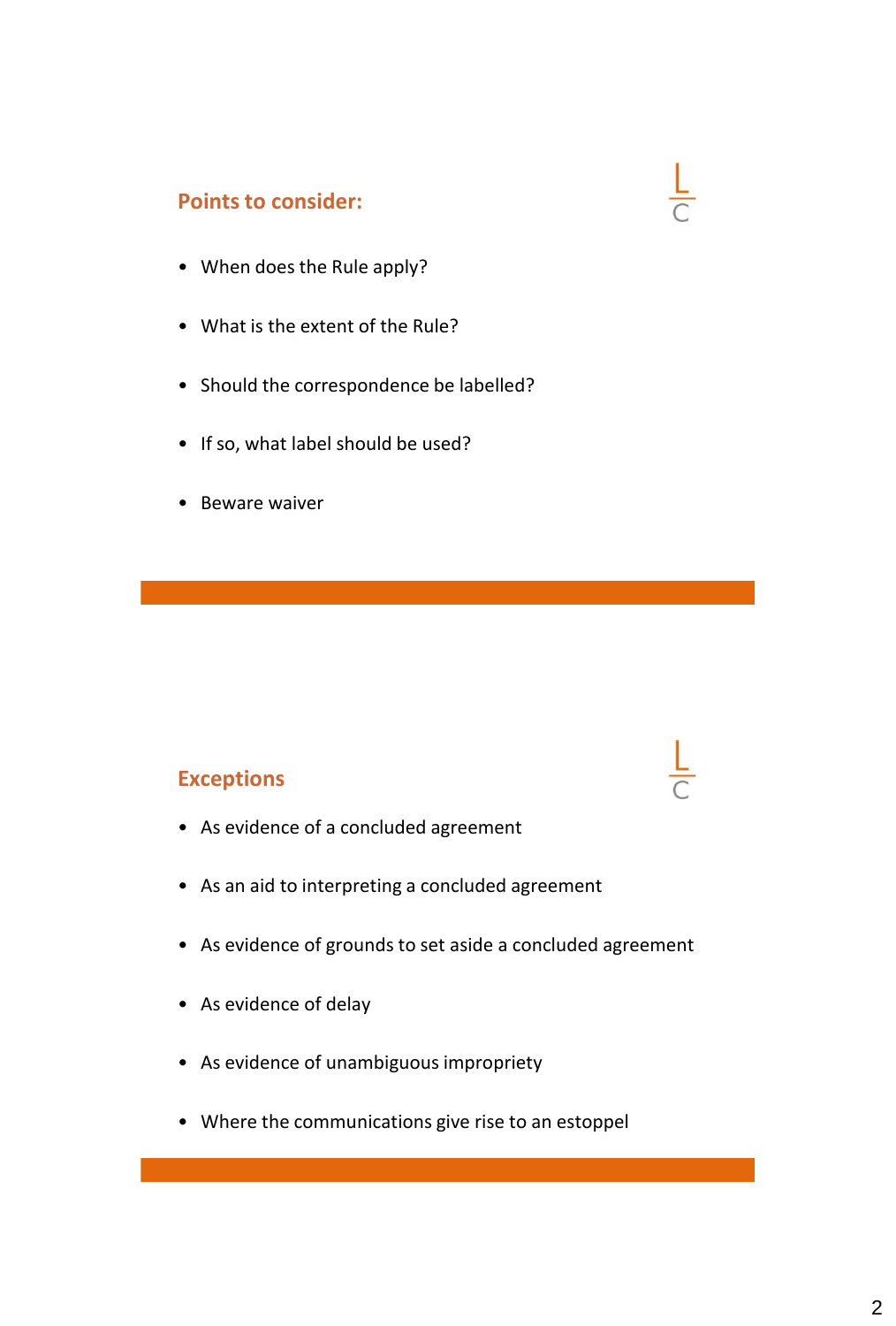**Example:** *Sang Kook Suh v Mace Ltd* **[2016] EWCA Civ 4**

The Court of Appeal emphasised that:

- Settlement discussions should not be dissected in order to assess which parts may or may not be protected by the Without Prejudice Rule
- This is because it is impractical for the courts
- And it undermines the very nature of privilege because parties cannot have confidence in what is or is not protected
- A broad view should be taken to assessing whether communications were without prejudice.

### **Pitfalls, lessons, and tips**

- The Without Prejudice Rule applies to any negotiation with the genuine intention of settling a dispute
- But there are exceptions
- The Rule applies to the whole communication no salamichopping
- The label used is *not* determinative
- But ideally a label should be given, provided it is applied with *careful thought*
- The dangers of waiver
- Be on guard Remember Mrs Suh!